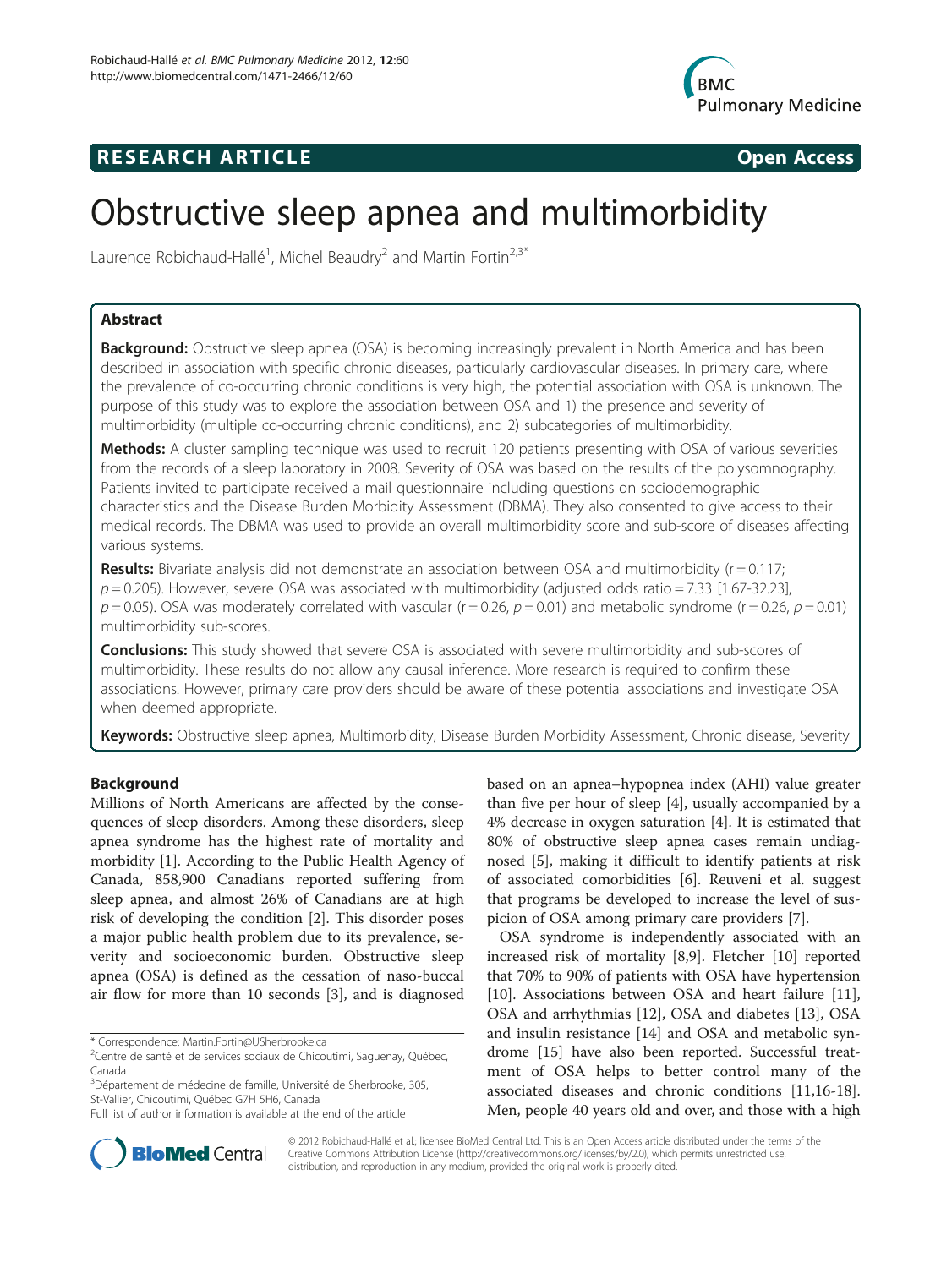body mass index (BMI) or a large neck circumference are at greater risk for OSA [\[19-21](#page-5-0)].

Multimorbidity—the co-occurrence of two or more chronic diseases—is an emerging concept in the medical literature [[22](#page-5-0)]. One study showed that nine out of ten primary care patients had more than one chronic condition, while approximately 50% had five or more [\[23](#page-5-0)]. Multimorbidity has been associated with several adverse effects, such as a reduction in quality of life [[24,25\]](#page-5-0), an increase in psychological distress [[26](#page-5-0)], medical complications and increased mortality [\[27](#page-5-0)].

Evidence of an association between OSA and multimorbidity could be an important incentive for the systematic screening for OSA in primary care settings where the prevalence of multimorbidity is very high. The first objective of this study was to measure the association between the severity of OSA and the severity of multimorbidity, and second, to explore the association between OSA and various categories of multimorbidity.

#### Methods

This study used data from the sleep laboratory of the Centre de santé et de services sociaux de Chicoutimi (CSSSC), a regional health centre in the Saguenay region of Québec (Canada). As a first step in the recruitment process, a list of patients who had undergone polysomnography in 2008 was compiled. Patients were categorized according to the severity of their OSA, based on their polysomnography results (absent: AHI 0-4; mild: AHI 5-14; moderate: AHI 15-29; severe: AHI ≥ 30). We selected consecutive patients from each category to ensure a proportional representation (25% each) of the four OSA categories. French-speaking patients were selected between 30 and 75 years of age, to ensure adequate variation in degrees of multimorbidity. Each patient underwent polysomnography after January 1, 2008, either in the sleep laboratory as a full night or a split-night study: the first half of the night is used to obtain a diagnosis, the second half is used to perform continuous positive airway pressure (CPAP) titration (level I), or, at home as an outpatient (level II). Patients with a diagnosis of upper airway resistance were excluded from the study, as were people who slept less than three hours a night and those referred for a diagnosis other than apnea, such as parasomnia.

After providing informed consent, participants selected at this stage received a questionnaire covering multimorbidity and socio-demographic variables. Data related to variables of the evaluation conducted at the sleep laboratory were recorded: age, sex, polysomnography results, neck circumference, weight and height.

Several tools are available for measuring multimorbidity. The Disease Burden Morbidity Assessment (DBMA) was selected for this study as it allows to report the

absence or presence of 21 predetermined chronic conditions and additional chronic conditions and to determine a functional impact score for each condition on daily life activities [\[28\]](#page-5-0). The DBMA is a self-report questionnaire. For each condition present, the patient assesses a degree to which the condition limits his or her activities on a five-point descriptive scale (1: Not at all – 5: A lot). The total score is made up of the sum of all limitations. The metrological qualities and validity of this instrument have been described by Bayliss et al. [[28](#page-5-0)] and a French version was validated in a recent study: sensitivity 73.9% (62.5%-90%); specificity 92.2% (77.6%- 98.6%) [\[29\]](#page-5-0). The questionnaire was sent by mail based on a modified Dillman method [[30](#page-5-0)]. A second questionnaire was sent to non-respondents 30 days following the first one. Estimated time to complete the questionnaire is approximately 15 minutes.

Due to the exploratory nature of the study, we based our sample size estimation on the availability of the data and feasibility. We aimed for a sample size of 120 (30 per OSA group) to ensure a good representation of each category of the independent variable. We oversampled for a potential non response of 30 to 40%. Consequently, the questionnaire was sent to a convenience sample, as recommended by Dillman [\[31\]](#page-5-0), of 194 people who had undergone polysomnography at the sleep laboratory of the CSSSC for a diagnosis of sleep apnea in 2008. The study received ethics approval from the Research Ethics Board of the CSSSC.

The subject's characteristics were described using medians (in the case of asymmetric distributions), means, standard deviations (for continuous variables) and proportions (for categorical variables). A Kolmogorov-Smirnoff test was performed to test for normality of the distributions. In the absence of normality, non-parametric tests were conducted. Bivariate (Spearman rank) correlations were conducted. We dichotomized the AHI by grouping together absent and mild as well as moderate and severe to ensure sufficient size of each group. We performed logistic regression analyses to study the relationship between multimorbidity and OSA. The significance level was set at 0.05, and confidence intervals were calculated at 95%. The DBMA constituted the dependent variable and OSA classification, the independent variable. Other variables were included in the models as adjustment variables (BMI, sociodemographic variables). Neck circumference was not included, as 25% of the data was missing. We dichotomized the DBMA using the median and threshold values of 10 and 20, respectively, to explore the association with clinical variables. Cut-off points were chosen based on the definition of multimorbidity and the results of previous studies [[23,32\]](#page-5-0). A score of 10 means a high impact and at least two chronic conditions; a score of 20 represents a very high impact and at least four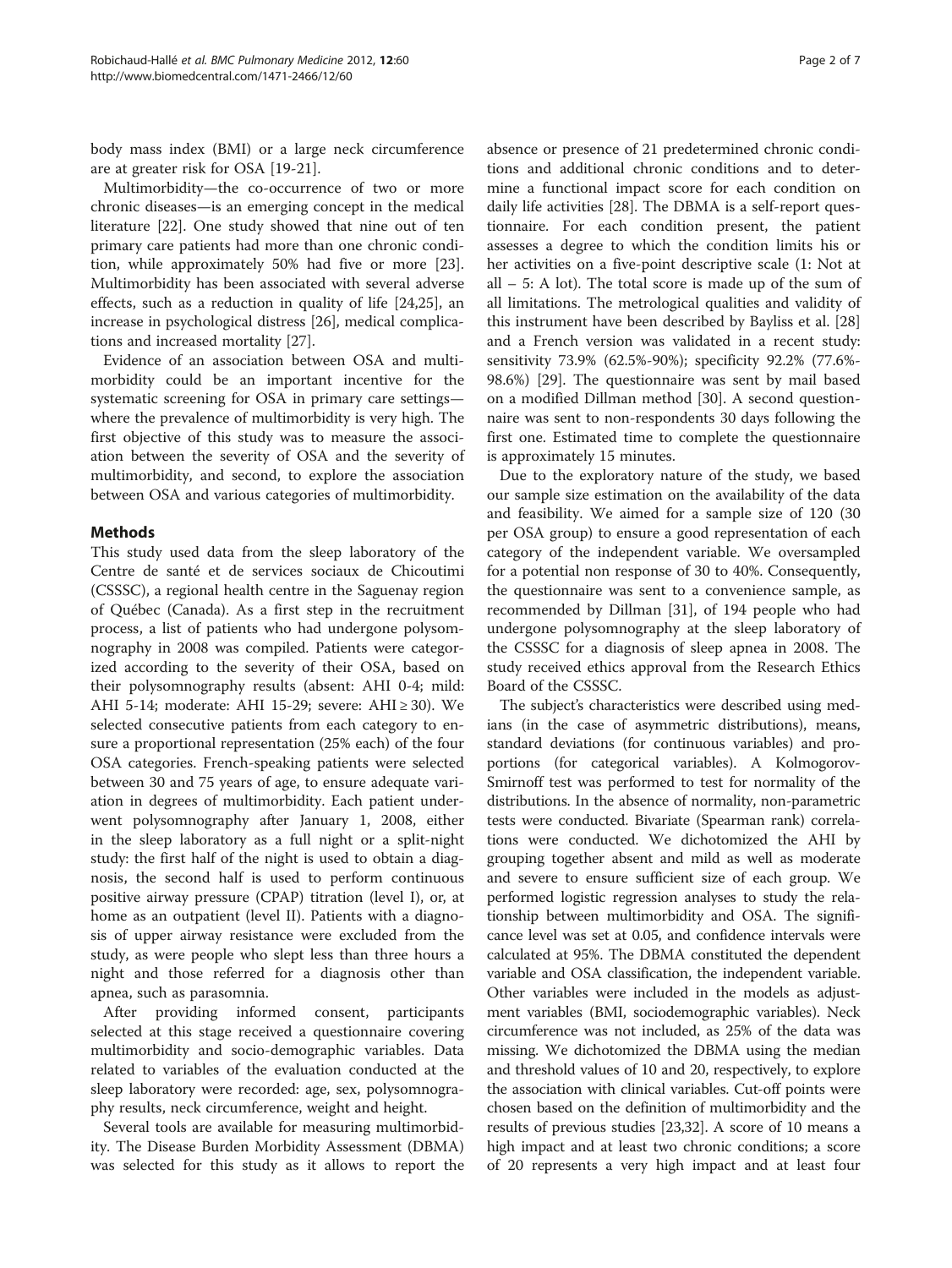chronic conditions (considered here as severe multimorbidity). DBMA sub-groups were formed on the basis of the correlation of each disease with OSA and the conceptual association. We tested three sub-groups: vascular DBMA (hypertension, heart disease, dyslipidemia, heart failure and stroke); cardio DBMA (hypertension, heart disease, dyslipidemia, heart failure) and metabolic syndrome DBMA (hypertension, cholesterol, obesity and diabetes). Data were analyzed using the SPSS package (19.0, SPSS, Chicago. IL).

#### Results

Of the 194 patients solicited, seven were non-eligible: five were suffering from parasomnia, one was too old and one we were unable to reach to complete the questionnaire. In total, 187 eligible patients were invited to participate and 120 completed the questionnaire (64.2% response rate). No patients were excluded. Among these, 89.2% of participants had OSA. The average age of patients was 55.5 years, with a predominance of males (65%).

Table 1 presents the characteristics of the 120 patients. The average neck circumference (absent: 41.17 cm; mild: 40.5 cm; moderate: 42.59 cm; severe: 43.99 cm) and BMI average (absent: 32.00; mild: 30.13; moderate: 34.39; severe: 35.77) were higher in moderate and severe OSA.

The 120 respondents presented six chronic diseases in average. The average number of diseases did not increase in accordance with the severity of OSA (absent: seven diseases; mild: five diseases; moderate: eight diseases; severe: five diseases). Table [2](#page-3-0) (DMBA results) shows the distribution of diseases in the sample. The following conditions were present in 50% or more of the patients: obesity (80.8%), hypertension (52.5%) and dyslipidemia (50%).

Table [3](#page-3-0) reveals an association between polysomnography results (absent + mild vs. moderate + severe) and BMI (r = 0.261,  $p = 0.01$ ) and gender (r = 0.244,  $p = 0.01$ ) and a similar trend with neck circumference  $(r = 0.265,$   $p = 0.05$ ), and with income (r = 0.218,  $p = 0.05$ ). We were unable to demonstrate a statistically significant association between the DBMA score and dichotomized polysomnography (absent + mild vs. moderate + severe)  $(r = 0.117, p = NS)$  in this analysis. With regard to multimorbidity sub-scores, Table [3](#page-3-0) shows weak correlations between sleep apnea and vascular DBMA and between OSA and metabolic syndrome DBMA. None of the sociodemographic variables were associated with OSA.

Tables [4](#page-3-0) and [5](#page-4-0) show a significant association between severity of DBMA and severe OSA. There was also a significant association between DBMA and severe OSA (an AHI over 30). This association was not observed in patients with mild to moderate OSA. None of the subscores presented in Table [3](#page-3-0) showed an association with severity of OSA in logistic regression analyses (results not shown).

#### **Discussion**

The present study revealed an association between severe OSA and severity of multimorbidity as measured by the DBMA. The relationship was still present after adjusting for several potential confounders.

These findings have implications for general practice. Many patients seen in primary care practices present with multimorbidity. In order to investigate the potential association between multimorbidity and OSA, screening could be done clinically or by using a tool such as the Epworth Instrument which is highly correlated with OSA [[33\]](#page-6-0). Patients could be referred to a sleep lab for evaluation when OSA is suspected. If OSA is confirmed, it may affect the management of the patient who could benefit from treatment that has been demonstrated to help control many associated diseases and chronic conditions [[11](#page-5-0),[16-18\]](#page-5-0).

One previous study suggests that multimorbidity exists in OSA [\[34\]](#page-6-0). To our knowledge, this is the first study to report an association between severe OSA and multimorbidity. We searched for an exposure–response

| Variable                                    | AHI               |                  |                       |                         | <b>Total</b>     |
|---------------------------------------------|-------------------|------------------|-----------------------|-------------------------|------------------|
|                                             | Absent<br>$(0-4)$ | Mild<br>$(5-14)$ | Moderate<br>$(15-29)$ | Severe<br>(30 and over) |                  |
|                                             |                   |                  |                       |                         |                  |
| Neck circumference *                        | $41.17 + 4.98$    | $40.49 + 4.12$   | $42.59 + 5.23$        | $43.99 + 3.61$          | $42.28 \pm 5.63$ |
| Mean $\pm$ standard deviation (min and max) | $(34.7 - 50.5)$   | $(31.0 - 47.0)$  | $(32.0 - 59.9)$       | $(37.0 - 51.5)$         | $(31.0 - 59.9)$  |
| Body mass index                             | $32.0 \pm 6.7$    | $30.1 \pm 6.7$   | $34.4 + 7.2$          | $35.8 \pm 7.7$          | $33.9 \pm 7.4$   |
| Mean $\pm$ standard deviation (min and max) | $(22-47)$         | $(18-42)$        | $(24-60)$             | $(21-65)$               | $(18-65)$        |
| <b>DBMA</b>                                 | $16.0 \pm 11.1$   | $14.5 + 9.6$     | $21.2 \pm 11.4$       | $15.3 \pm 11.8$         | $16.9 \pm 11.5$  |
| Mean $\pm$ standard deviation (min and max) | $(2-36)$          | $(0-40)$         | $(2-40)$              | $(1-55)$                | $(0-55)$         |
| Mean number of diseases                     | 7 diseases        | 5 diseases       | 8 diseases            | 5 diseases              | 6 diseases       |

Table 1 Patient characteristics

 $* N = 90.$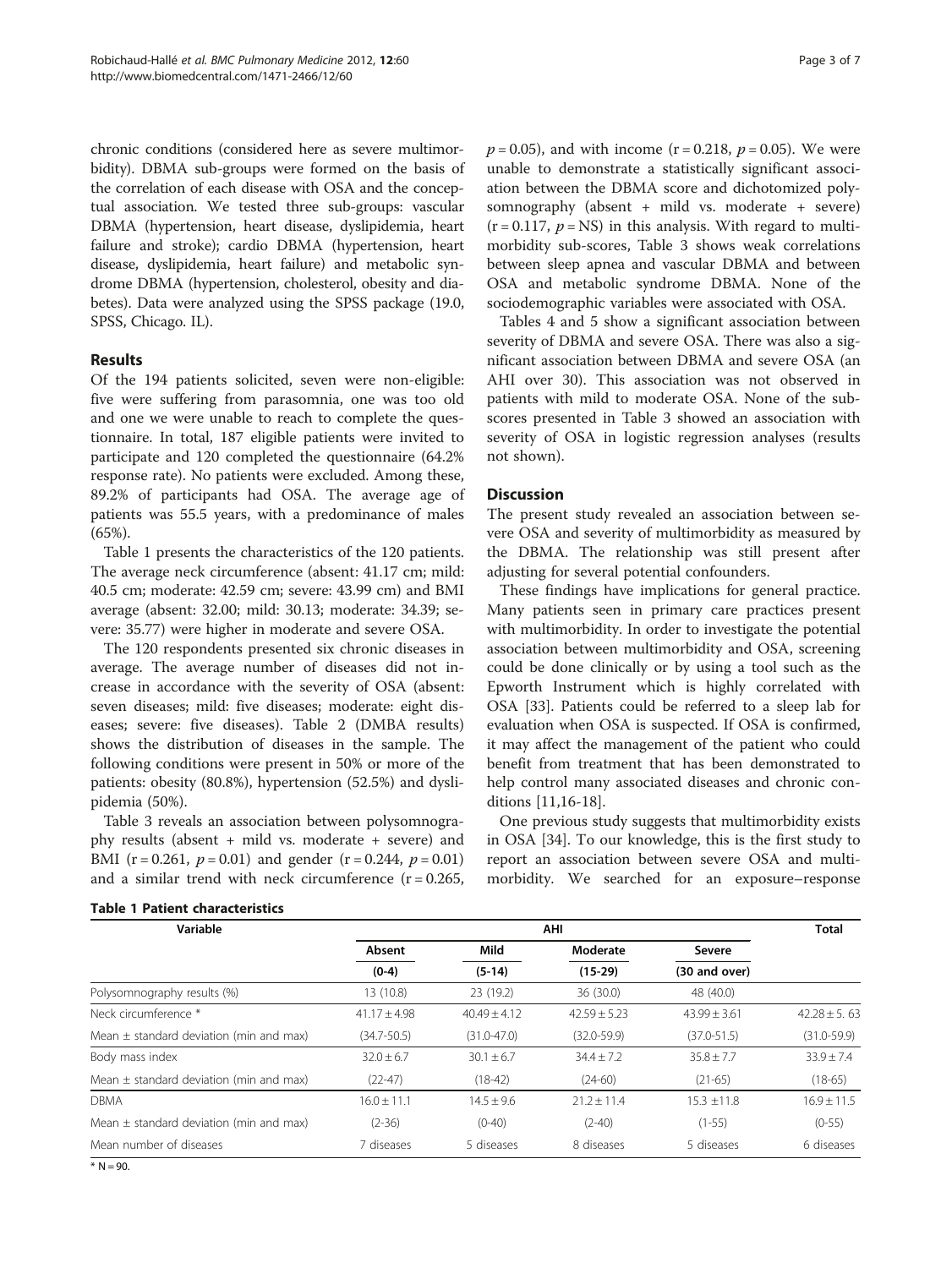#### <span id="page-3-0"></span>Table 2 DBMA results

| <b>Disease</b>                  | AHI        |             |            |            | Sampling   |
|---------------------------------|------------|-------------|------------|------------|------------|
|                                 | $0 - 4$    | $5 - 14$    | $16 - 29$  | (≥ 30)     | percentage |
| Obesity                         | 10 (8.3%)  | 17 (14.2%)  | 31 (25.9%) | 39 (32.5%) | 97 (80.8%) |
| Hypertension                    | 6 (5%)     | 9(7.5%)     | 21 (17.5%) | 27 (22.5%) | 63 (52.5%) |
| Dyslipidemia                    | 4 (3.3%)   | 6 (5%)      | 24 (20%)   | 26 (21.7%) | 60 (50.0%) |
| Ostheoarthritis                 | 6 (5%)     | 11 (9.2%)   | 19 (15.8%) | 15 (12.5%) | 51 (42.5%) |
| Back pain or sciatica           | 6 (5%)     | $5(4.2\%)$  | 20 (16.7%) | 20 (16.7%) | 51 (42.5%) |
| Gastrointestinal ulcer          | 5 (4.2%)   | 11 (9.2%)   | 19 (15.8%) | 12 (10%)   | 47 (39.2%) |
| Leg circulation problems        | 4 (3.3%)   | 7 (5.8%)    | 18 (15%)   | 15 (12.5%) | 44 (36.7%) |
| Other joint diseases            | 5 (4.2%)   | 6 (5%)      | 15 (12.5%) | 15 (12.5%) | 41 (34.2%) |
| Hearing disorder                | 1(0.83%)   | 8 (6.7%)    | 11 (9.2%)  | 18 (15%)   | 38 (31.7%) |
| Depression and anxiety          | 7(5.8%)    | 7 (5.8%)    | 9(7.5%)    | 12 (10%)   | 35 (29.2%) |
| <b>Diabetes</b>                 | 5(4.2%)    | 3(2.5%)     | 11 (9.2%)  | 12 (10%)   | 31 (25.8%) |
| Heart disease                   | 2(1.7%)    | 5 (4.2%)    | 9(7.5%)    | 14 (11.7%) | 30 (25.0%) |
| Asthma                          | 3(2.5%)    | 5 (4.2%)    | 13 (10.8%) | 9(7.5%)    | 30 (25.0%) |
| Vision disorder                 | 1(0.83%)   | 2(1.7%)     | 9(7.5%)    | 7 (5.8%)   | 19 (15.8%) |
| Osteoporosis                    | 2(1.7%)    | 3(2.5%)     | 10 (8.3%)  | 3(2.5%)    | 18 (15%)   |
| Bowel disease                   | $1(0.8\%)$ | $4(3.3\%)$  | 6 (5%)     | 5 (4.2%)   | 16 (13.3%) |
| Chronic bronchitis or emphysema | 2(1.7%)    | 2(1.7%)     | 6 (5%)     | 5 (4.2%)   | 15 (12.5%) |
| Thyroid                         | 1(0.83%)   | 2(1.7%)     | $4(3.3\%)$ | 5 (4.2%)   | 12 (10.0%) |
| Heart failure                   | 2(1.7%)    | 0           | 3(2.5%)    | 6 (5%)     | 11 (9.2%)  |
| Stroke                          | 0          | 2(1.7%)     | 3(2.5%)    | 5 (4.2%)   | 10 (8.3%)  |
| Rheumatoid arthritis            | 0          | $\mathbf 0$ | 3(2.5%)    | 2(1.7%)    | $5(4.2\%)$ |
| Cancer                          | 0          | $1(0.8\%)$  | 2(1.7%)    | $1(0.8\%)$ | $4(3.3\%)$ |

#### Table 3 Bivariate analysis with dichotomized polysomnography results

| Variable                            | r*       | p value |
|-------------------------------------|----------|---------|
| BMI                                 | 0.261    | 0.01    |
| Neck circumference                  | 0.265    | 0.05    |
| Sex                                 | 0.244    | 0.01    |
| Income                              | 0.218    | 0.05    |
| Vascular DBMA (sub-score)           | 0.261    | 0.01    |
| Cardiac DBMA (sub-score)            | 0.196    | 0.05    |
| Metabolic syndrome DBMA (sub-score) | 0.261    | 0.01    |
| <b>DBMA</b> score                   | 0.117    | 0.205   |
| Age                                 | 0.132    | 0.151   |
| Marital status                      | 0.109    | 0.090   |
| Place of birth                      | 0.085    | 0.355   |
| Education                           | $-0.026$ | 0.780   |

Dichotomized polysomnography: 0 = absent + mild; 1 = moderate + severe DBMA sub-score: Cardiac DBMA: Hypertension, heart disease, dyslipidemia, heart failure; Vascular DBMA: Hypertension, heart disease, dyslipidemia, heart failure, stroke;

Metabolic syndrome DBMA: Hypertension, cholesterol, obesity and diabetes \*Spearman correlation.

relationship between OSA and multimorbidity but the composition of our sample prevented us from observing such a relationship. In our sample we did not obtain the desired proportion representation (25% each) of the four severity categories of the independent variable (OSA: absent, mild, moderate and severe). We sent the DBMA questionnaire to 50 people in each OSA classification category but we had a disproportionately high response

#### Table 4 Logistic regressions unadjusted

| <b>Variable/Result</b> | <b>OR</b>      | p value | 95% CI        |
|------------------------|----------------|---------|---------------|
| Median DBMA (14.00)    | Mild: 1.31     | 0.670   | $0.38 - 4.50$ |
|                        | Moderate: 1.17 | 0.755   | $0.49 - 3.21$ |
|                        | Severe: 2.70   | 0.029   | $1.11 - 6.60$ |
| DBMA 10                | Mild: 1.23     | 0.755   | $0.33 - 4.61$ |
|                        | Moderate: 0.85 | 0.761   | $0.31 - 2.38$ |
|                        | Severe: 3.40   | 0.031   | 1.15-10.36    |
| <b>DBMA 20</b>         | Mild: 1.33     | 0.675   | $0.35 - 5.13$ |
|                        | Moderate: 0.63 | 0.475   | $0.18 - 2.23$ |
|                        | Severe: 3.00   | 0.020   | 1.19-7.56     |

Median DBMA:  $0 =$  DBMA from 0 to 13.99 and 1 = 14 and over. DBMA 10:  $0 =$  DBMA from 0 to 9.99 and 1 = 10 and over. DBMA 20:  $0 =$  DBMA from 0 to 19.99 and 1 = 20 and over.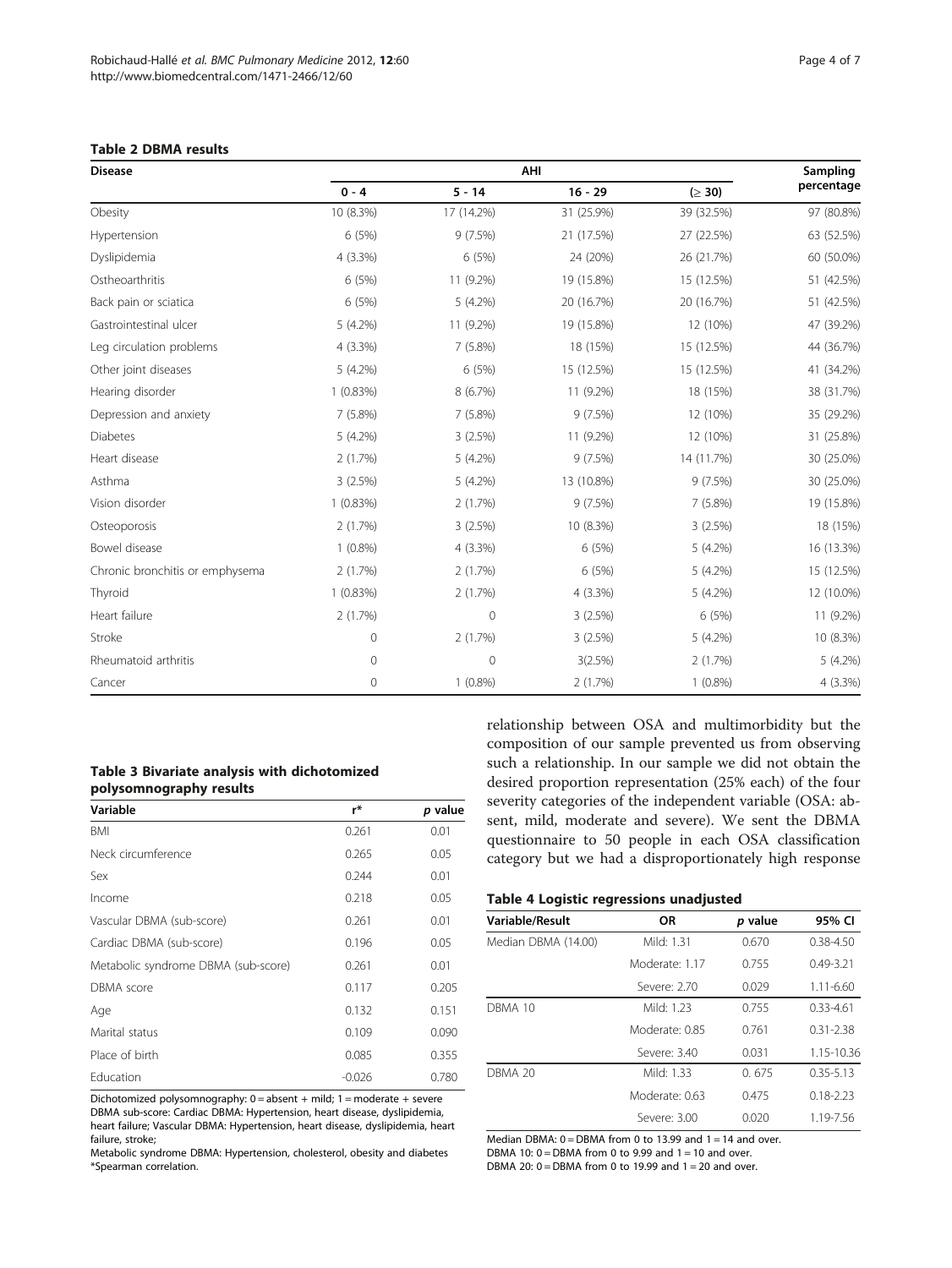<span id="page-4-0"></span>Table 5 Logistic regression analyses adjusted for sex, age, BMI and income

| Variable/result     | OR             | <i>p</i> value | 95% CI        |
|---------------------|----------------|----------------|---------------|
| Median DBMA (14.00) | Mild: 0.90     | 0.909          | $0.16 - 5.03$ |
|                     | Moderate: 0.92 | 0.912          | $0.22 - 3.84$ |
|                     | Severe: 3.94   | 0.021          | 1.24-12.59    |
| DBMA 10             | Mild: 1.41     | 0.696          | $0.25 - 7.92$ |
|                     | Moderate: 0.83 | 0.798          | $0.26 - 3.37$ |
|                     | Severe: 4.34   | 0.021          | 1.22-15.44    |
| <b>DBMA 20</b>      | Mild: 1.12     | 0.911          | $0.16 - 7.75$ |
|                     | Moderate: 0.32 | 0.229          | $0.05 - 2.07$ |
|                     | Severe: 7.33   | 0.008          | 1.67-32.23    |

Median DBMA:  $0 =$  DBMA from 0 to 13.99 and 1 = 14 and over.

DBMA 10:  $0 =$  DBMA from 0 to 9.99 and 1 = 10 and over.

DBMA 20:  $0 =$  DBMA from 0 to 19.99 and 1 = 20 and over.

rate in the severe category (48 out of the 50 patients) compared to the others. On the other hand, we obtained a sample of relatively sicker subjects (an average DBMA of 16). Patients in this study presented more chronic conditions (six per person) than reported by Fortin [[23](#page-5-0)] (4.6 per person) or Kadam (1.3 per person) [[32](#page-5-0)] in their assessment of multimorbidity in primary care practices. We suspect that the disproportionate response rate is due to the fact that patients who were sicker were more interested in participating in this study.

Regarding other characteristics and associations, the respondents were fairly representative of the sleep apnea population, with a predominance of male subjects [\[21](#page-5-0)]. Neck circumference and BMI were found to be positively associated with OSA, which was expected [\[21](#page-5-0)]. We observed an association between the AHI and metabolic syndrome. This association had been previously found by other groups [\[35,36\]](#page-6-0). Although not addressed in our study, associations were also found between OSA and each component of the metabolic syndrome. In fact, the evidence suggests that OSA is actually part of the metabolic syndrome. One study suggests that OSA symptoms (snoring, hyper somnolence) predict the development of metabolic syndrome. In addition, evaluation of OSA symptoms can help identify individuals who are at risk of developing metabolic syndrome [[35\]](#page-6-0).

Our sleep laboratory uses a definition of hypopnea which is accepted in the literature: a decrease in respiratory amplitude of 50% or more, accompanied by a desaturation of 3% [[37](#page-6-0)]. However, other laboratories require a 4% desaturation for a positive diagnosis. The method used in this study is therefore more sensitive than the diagnostic criteria used in some laboratories. This could result in higher AHI values and the number of diagnoses of patients with mild or moderate symptoms who would not have been diagnosed by other laboratories. Several epidemiological studies have established a relationship between OSA and vascular morbidity using the 4% cutoff point [[38\]](#page-6-0). This may explain why we did not observe any link between our groups of mild or moderate subjects and a measure of morbidity. It is especially important that studies showing a link between sleep apnea and morbidity examine these associations, particularly in the case of severe OSA (AHI greater than 30). Also, if OSA is an intermediate factor in the development of hypertension, diabetes, dyslipidemia or other conditions, controlling for these variables represents a case of "over adjustment," potentially affecting the association between dependent and independent variables [[39,40\]](#page-6-0).

For more than 20 years, cross-sectional studies, control cases and other evidence have suggested an association between OSA and heart disease, heart failure, arrhythmias and cerebrovascular diseases [[8,9,12,](#page-5-0)[40\]](#page-6-0). A gradation of vascular risk in relation to AHI has been proposed [[40\]](#page-6-0). We observed an association between vascular DBMA and AHI when AHI was dichotomized into absent and mild versus moderate and severe. Similar results were obtained in prospective population studies, such as the Sleep Heart Health Study [\[41](#page-6-0)] and the Wisconsin Sleep Cohort Study [[42](#page-6-0)]. In the first study, Gottlieb identified an association between incident heart failure and OSA. Although there is no defined threshold value, this association is especially important in subjects with an AHI greater than 30. In the Wisconsin study, the associations were significant only in subjects with an AHI greater than 30 (odds ratios of 4.5 and 5.2, respectively, for risks of cerebral vascular disease and cardiovascular death). Furthermore, a longitudinal study showed that men are at increased risk of stroke when the AHI is greater than 19 per hour of sleep. Among women, unadjusted overall results showed an increased risk threshold at 25 AHI per hour of sleep  $(p = 0.002)$  [[39](#page-6-0)].

This study has limitations. With a limited response rate of 64%, we were unable to obtain a proportional representation in categories of OSA classification in our sample, and this may have confounded the relationship between the DBMA and OSA. In addition, we had to remove one variable from the analysis (neck circumference) due to a high number of missing values. Another limitation of the study is the use of the DBMA as a measure of multimorbidity. The DBMA measures self-reported disease burden that correlates well with quality of life outcomes [[28](#page-5-0)]. However, in other multimorbidity measures, disease severity is evaluated based on purely clinical criteria assessed by health professionals. The different methods of evaluating disease severity may have an impact on the association between multimorbidity and OSA.

#### Conclusions

In this study we found a link between severe obstructive sleep apnea and severity of multimorbidity. These results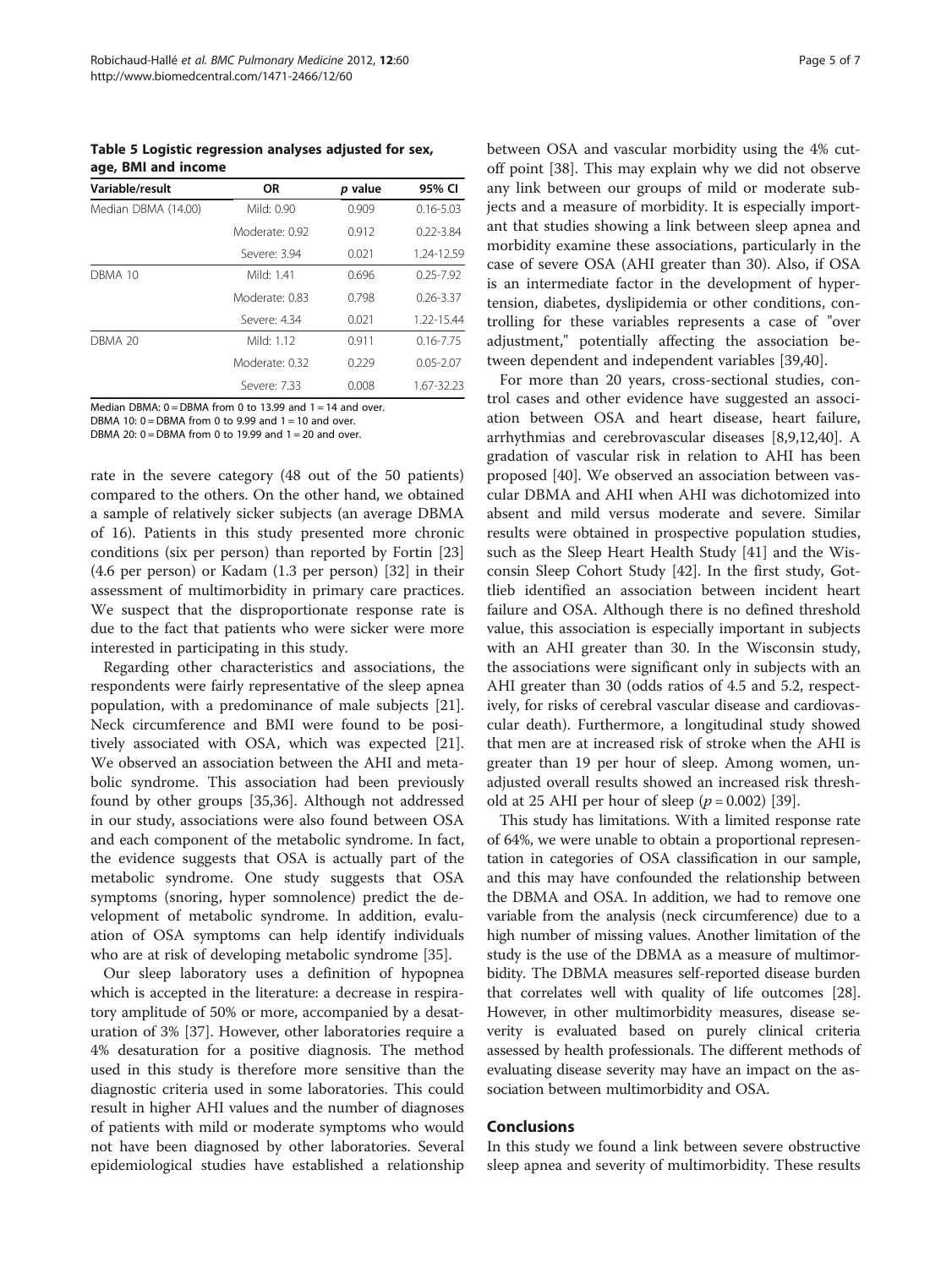<span id="page-5-0"></span>represent the first documentation of a relationship between severity of OSA and severity of multimorbidity. The study also showed an association between OSA and multimorbidity sub-scores (cardiac, vascular, metabolic syndrome). Primary care providers should be aware of these potential associations and investigate OSA when deemed appropriate. There is a need for additional research in this area, and our findings may help raise awareness among family physicians about this condition and improve access to diagnosis and treatment. Research would benefit from repeating the same study using a longitudinal study design.

#### Competing interests

This was not an industry-supported study and the authors have indicated no financial conflict of interest. This research received financial supported from the CIHR Applied Research Chair – Health Services and Policy Research on Chronic Diseases in Primary Care/Canadian Institutes of Health Research-Institute of Health Services and Policy Research, Canadian Health Services Research Foundation and Centre de santé et de services sociaux de Chicoutimi.

#### Authors' contributions

LRH conceived the study, conducted the data collection, and participated in its design and in the data analysis. LRH also wrote the manuscript. MB and MF supervised the first author's work and participated in its design and data analysis. All authors read and approved the final manuscript. LRH takes responsibility for the integrity of the work as a whole.

#### Acknowledgments

This study was made possible by the CIHR Applied Research Chair – Health Services and Policy Research on Chronic Diseases in Primary Care/Canadian Institutes of Health Research-Institute of Health Services and Policy Research, Canadian Health Services Research Foundation and Centre de santé et de services sociaux de Chicoutimi. We would like to thank staff members of the sleep laboratory at the CSSSC and Mrs. Diane Lacombe, consultant, for her advice on ensuring the relevance and adequacy of the statistical analysis. We also want to thank Jose Almirall, Susie Bernier and Tarek Bouhali for reviewing and editing this manuscript.

#### Author details

<sup>1</sup>Université de Sherbrooke, Québec, Canada. <sup>2</sup>Centre de santé et de services sociaux de Chicoutimi, Saguenay, Québec, Canada. <sup>3</sup>Département de médecine de famille, Université de Sherbrooke, 305, St-Vallier, Chicoutimi, Québec G7H 5H6, Canada.

#### Received: 21 March 2012 Accepted: 20 September 2012 Published: 24 September 2012

#### References

- 1. Elgrably F: Epidemiologic findings on sleep apnea syndrome: their value for diabetics][Article in French]. Journ Annu Diabetol Hotel Dieu 2002, 201–212.
- 2. Quel est l'impact de l'apnée du sommeil sur les Canadiens ?: Enquête sur la santé dans les collectivités canadiennes — Réponse rapide sur l'apnée du sommeil. [http://www.phac-aspc.gc.ca/cd-mc/sleepapnea-apneesommeil/ff](http://www.phac-aspc.gc.ca/cd-mc/sleepapnea-apneesommeil/ff-rr-2009-fra.php)[rr-2009-fra.php](http://www.phac-aspc.gc.ca/cd-mc/sleepapnea-apneesommeil/ff-rr-2009-fra.php).
- Guilleminault C, Tilkian A, Dement WC: The sleep apnea syndromes. Annu Rev Med 1976, 27:465–484.
- 4. Anonymous: Sleep-related breathing disorders in adults: recommendations for syndrome definition and measurement techniques in clinical research: The Report of an American Academy of Sleep Medicine Task Force. Sleep 1999, 22:667-689.
- 5. Young T, Evans L, Finn L, Palta M: Estimation of the clinically diagnosed proportion of sleep apnea syndrome in middle-aged men and women. Sleep 1997, 20:705–706.
- 6. Piccirillo JF, Duntley S, Schotland H: Obstructive sleep apnea. JAMA 2000, 284:1492–1494.
- 7. Reuveni H, Tarasiuk A, Wainstock T, Ziy A, Elhayany A, Tal A: Awareness level of obstructive sleep apnea syndrome during routine unstructured interviews of a standardized patient by primary care physicians. Sleep 2004, 27:1518–1525.
- 8. Marshall NS, Wong KK, Liu PY, Cullen SR, Knuiman MW, Grunstein RR: Sleep apnea as an independent risk factor for all-cause mortality: the Busselton Health Study. Sleep 2008, 31:1079–1085.
- 9. Young T, Finn L, Peppard PE, Szklo-Coxe M, Austin D, Nieto FJ, Stubbs R, Hla KM: Sleep disordered breathing and mortality: eighteen-year follow-up of the Wisconsin sleep cohort. Sleep 2008, 31:1071–1078.
- 10. Fletcher EC: Cardiovascular consequences of obstructive sleep apnea: experimental hypoxia and sympathetic activity. Sleep 2000, 23(Suppl 4):S127–S131.
- 11. Wolf J, Lewicka J, Narkiewicz K: Obstructive sleep apnea: an update on mechanisms and cardiovascular consequences. Nutr Metab Cardiovasc Dis 2007, 17:233–240.
- 12. Roche F, Xuong AN, Court-Fortune I, Costes F, Pichot V, Duverney D, Vergnon JM, Gaspoz JM, Barthelemy JC: Relationship among the severity of sleep apnea syndrome, cardiac arrhythmias, and autonomic imbalance. Pacing Clin Electrophysiol 2003, 26:669–677.
- 13. Reichmuth KJ, Austin D, Skatrud JB, Young T: Association of sleep apnea and type II diabetes: a population-based study. Am J Respir Crit Care Med 2005, 172:1590–1595.
- 14. Ip MS, Lam B, Ng MM, Lam WK, Tsang KW, Lam KS: Obstructive sleep apnea is independently associated with insulin resistance. Am J Respir Crit Care Med 2002, 165:670–676.
- 15. Nieto FJ, Peppard PE, Young TB: Sleep disordered breathing and metabolic syndrome. WMJ 2009, 108:263–265.
- 16. Strohl KP: Diabetes and sleep apnea. Sleep 1996, 19(10 Suppl):S225-S228.
- 17. Young T, Peppard PE, Gottlieb DJ: Epidemiology of obstructive sleep apnea: a population health perspective. Am J Respir Crit Care Med 2002, 165:1217–1239.
- 18. Lavie P, Lavie L: Cardiovascular morbidity and mortality in obstructive sleep apnea. Curr Pharm Des 2008, 14:3466–3473.
- 19. Young T, Palta M, Dempsey J, Skatrud J, Weber S, Badr S: The occurrence of sleep-disordered breathing among middle-aged adults. N Engl J Med 1993, 328:1230–1235.
- 20. À propos de l'apnée du sommeil: qu'est ce que c'est? [http://www.poumon.](http://www.poumon.ca/diseases-maladies/apnea-apnee/what-quoi/index_f.php) [ca/diseases-maladies/apnea-apnee/what-quoi/index\\_f.php](http://www.poumon.ca/diseases-maladies/apnea-apnee/what-quoi/index_f.php).
- 21. Young T, Skatrud J, Peppard PE: Risk factors for obstructive sleep apnea in adults. JAMA 2004, 291:2013–2016.
- 22. van den Akker M, Buntinx F, Knottnerus JA: Comorbidity or multimorbidity: what's in a name? A review of literature. Eur J Gen Pract 1996, 2:65–70.
- 23. Fortin M, Bravo G, Hudon C, Vanasse A, Lapointe L: Prevalence of multimorbidity among adults seen in family practice. Ann Fam Med 2005, 3:223–228.
- 24. Fortin M, Lapointe L, Hudon C, Ntetu AL, Maltais D, Vanasse A: Multimorbidity and quality of life in primary care: A systematic review. Health Qual Life Outcomes 2004, 2:51.
- 25. Fortin M, Bravo G, Hudon C, Lapointe L, Almirall J, Dubois MF, Vanasse A: Relationship between multimorbidity and health-related quality of life of patients in primary care. Qual Life Res 2006, 15:83–91.
- 26. Fortin M, Bravo G, Hudon C, Lapointe L, Dubois MF, Almirall J: Relationship between psychological distress and multimorbidity of patients in family practice. Ann Fam Med 2006, 4:417–422.
- 27. Fortin M, Soubhi H, Hudon C, Bayliss EA, van den Akker M: Multimorbidity's many challenges. BMJ 2007, 334:1016–1017.
- 28. Bayliss EA, Ellis JL, Steiner JF: Subjective assessments of comorbidity correlate with quality of life health outcomes: Initial validation of a comorbidity assessment instrument. Health Qual Life Outcomes 2005, 3:51.
- 29. Poitras M-E, Fortin M, Hudon C, Haggerty J, Almirall J: Validation of the disease burden morbidity assessment by self-report in a Frenchspeaking population. BMC Health Service Research 2012, 12:35.
- 30. Dillman DA: Mail and Telephone Surveys: The Total Design Method. New York: John Wiley and Sons; 1978.
- 31. Dillman DA: Mail and Internet Surveys. The tailored design method. 2nd edition. New York: John Wiley & Sons, Inc; 2000.
- 32. Kadam UT, Croft PR, North Staffordshire G. P. Consortium Group: Clinical multimorbidity and physical function in older adults: a record and